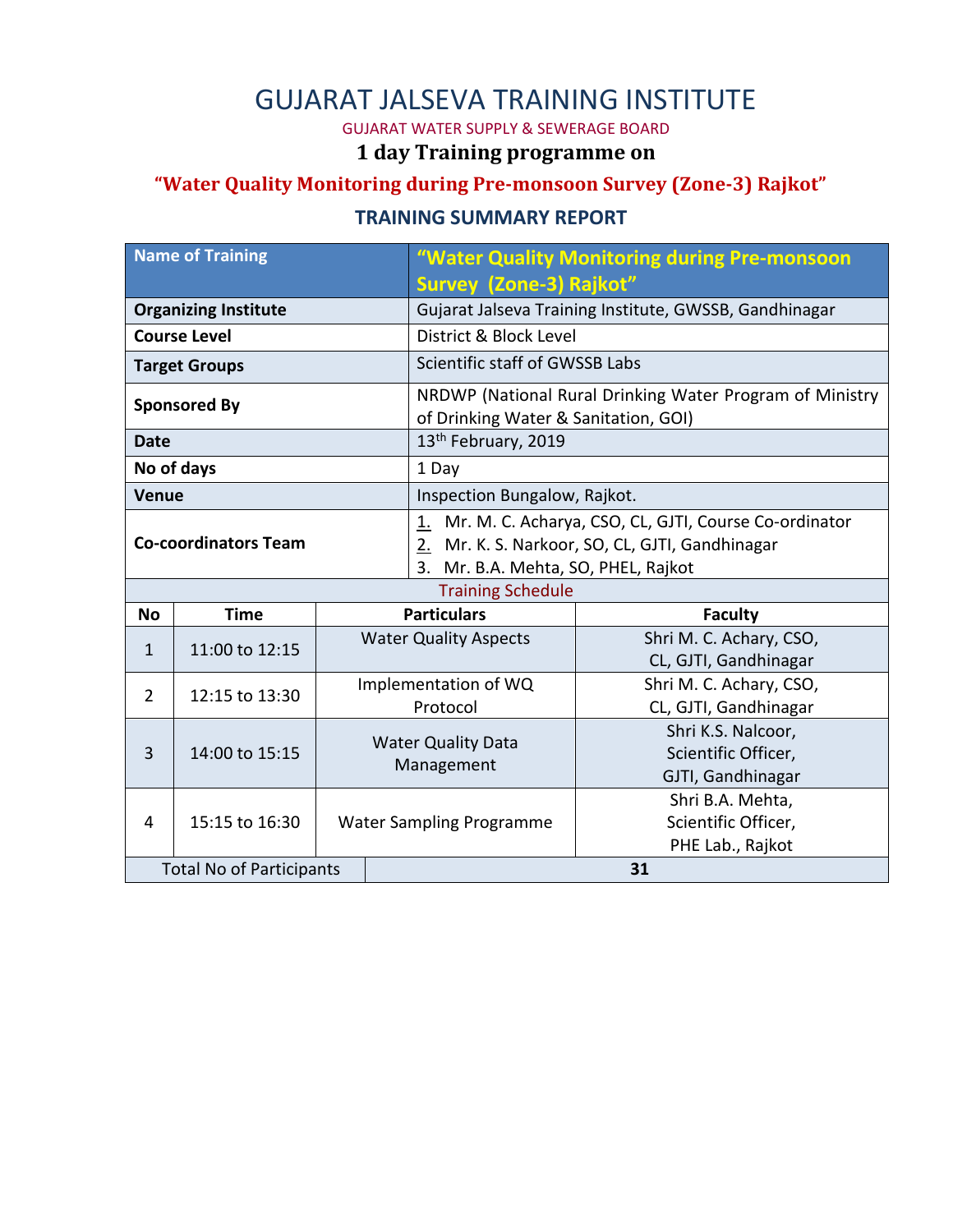# Photo Gallery

#### 1. Water Quality Aspect by Shri M.C. Acharya, CSO, CL, GJTI, Gandhinagar



2. Implementation of WQ Protocol by Shri M.C. Acharya, CSO, CL, GJTI, Gandhinagar

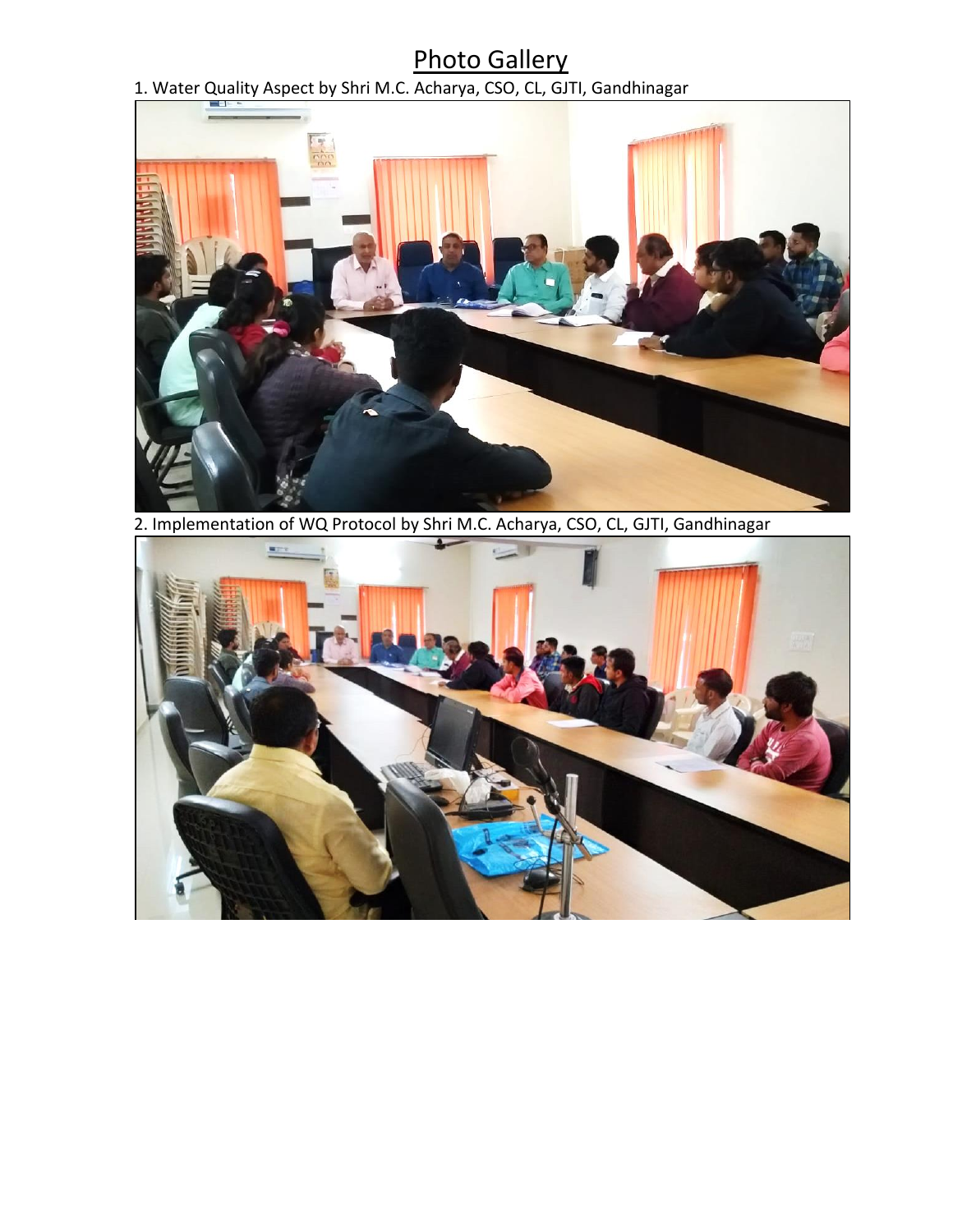3. Water Quality Data Management by Shri K.S. Narkoor, SO, CL, GJTI, Gandhinagar



4. Water Sampling Programs by Shri B.A.Mehta SO, PHEL Rajkot.